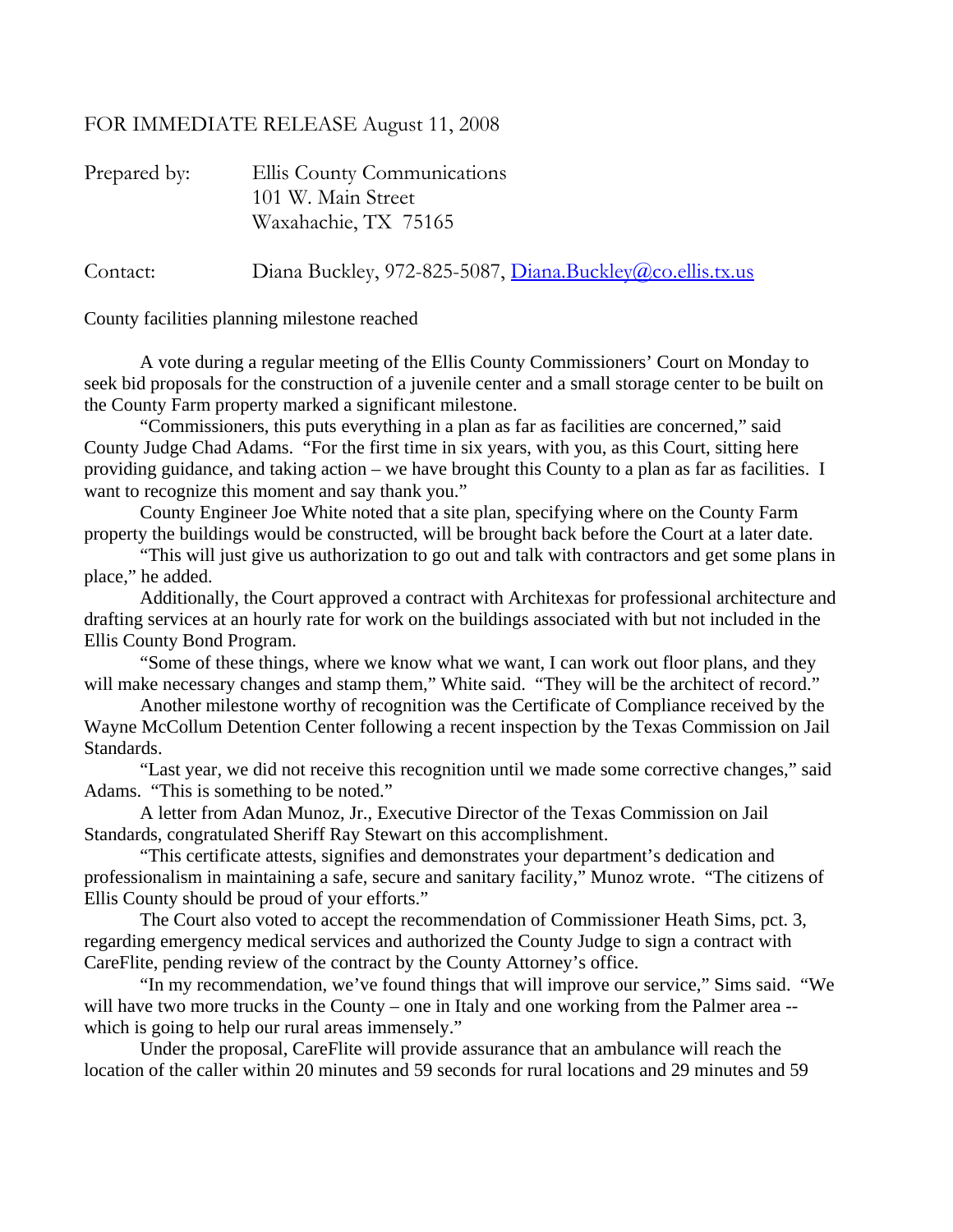seconds for remote rural locations at least 90 percent of the time. To ensure this response time, the company will use an automatic helicopter launch provision.

 "(This proposal) also includes the opportunity to offer all our employees and their families to be included in the CareFlite ambulance plan – the employee and their whole household," said Sims. "This is an extra benefit we could provide our employees."

 The cost of the ambulance plan is regularly \$49 per household per year, but has been reduced to \$10 per household per year for the County employees.

 "I learned something about Commissioner Sims in this process," Adams added. "Don't ever negotiate with Commissioner Sims – you'll come out on the short end of the stick! This was a team effort that was lead by him that saved the County about \$120,000, because CareFlite presents this contract to us for one dollar."

 Citing concerns about service to the eastern portion of the County, Commissioner Bill Dodson, pct. 2, voted against the contract.

 After much discussion Commissioners took no action on a request for variance relating to the fire hydrant requirement for a proposed development in precinct 2. Under the proposal, a system would be constructed that would allow the fire department to fill trucks with water from a pond on the property.

 "They are providing fire protection that's not in that area now, and there are probably other houses in that area that have no fire protection at this time," said Commissioner Dennis Robinson, pct. 1. "There probably won't be any in the next 30 or 40 years – the water companies are not going to invest the money."

Dodson ultimately requested that no action be taken.

 "I like the idea of adding the fire protection – I just want to see that it does work when we need it," Dodson said. "My recommendation would be to leave it up to (the landowner) to make the necessary contact with the fire department."

 Robinson noted that the fire department could then ensure that the system is built correctly and decide whether or not to take responsibility for regular maintenance of the system.

In other business, Commissioners:

- Heard a budget presentation from County Court at Law #1 Judge Greg Wilhelm, for FY 2008-2009;
- Approved polling locations and early voting schedule for the November 4, 2008 Presidential Election;
- Approved the lease of handicap voting equipment to Palmer ISD, Red Oak ISD, Italy ISD and Avalon ISD for a Tax Rollback Election in October;
- Approved a contract election with Avalon ISD and Buena Vista Bethel Special Utility District:
- Approved a contract for services with Meals on Wheels of Johnson and Ellis County to provide 5,000 meals for elderly and disabled persons throughout Ellis County at a total cost of \$25,000;
- Accepted the Low Income Repair Assistance, Retrofit and Accelerated Vehicle Retirement Program (LIRAP) Local Initiative Projects Contract Notice to Proceed for FY 2008;
- Took no action on a Clean Fleet Vehicle Ordinance pending additional education for the Court;
- Took no action on a contract for filming of a television show;